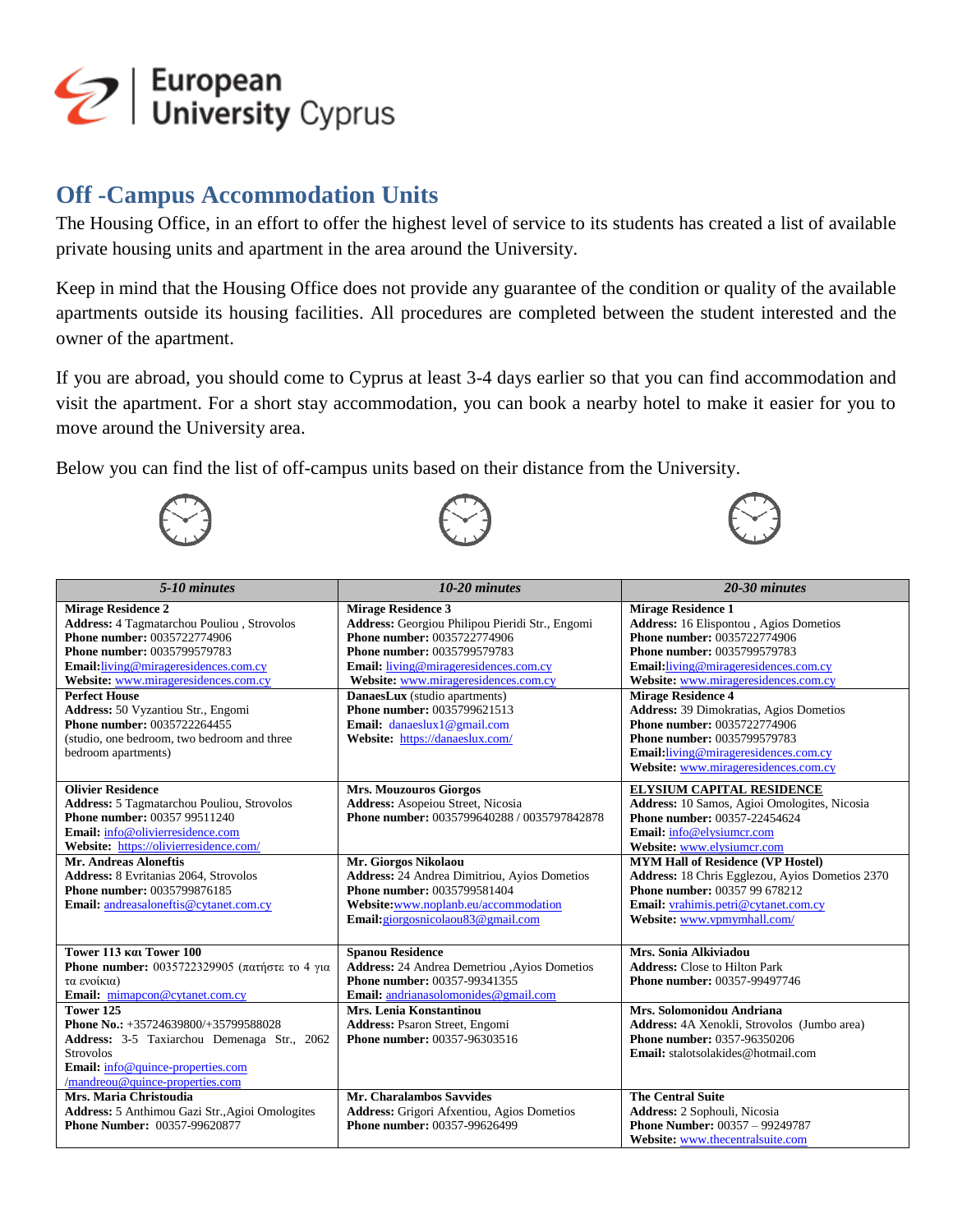| <b>Harmony House</b> (two bedrooms)           | Mrs. Marilena Papaioannou                        | Chris & Elena Varianou             |  |
|-----------------------------------------------|--------------------------------------------------|------------------------------------|--|
| <b>Address:</b> 2 Shakespeare Str., Strovolos | <b>Address: 25 Vasileos Paylou</b>               | <b>Address:</b> 4 Michael Karaoli  |  |
| <b>Phone number: 0035722-262844</b>           | <b>Phone number: 0035799432016</b>               | <b>Phone number: 0035799446102</b> |  |
| <b>Email:</b> harmonyhousecy@gmail.com        | <b>Email:</b> $gmpapas@gmail.com$                |                                    |  |
|                                               | <b>Serenity House - Mr. Andreas Rotsides</b>     |                                    |  |
|                                               | <b>Address:</b> 2-4 Demetras Str., Strovolos     |                                    |  |
|                                               | <b>Phone number: 99623761</b>                    |                                    |  |
|                                               | Φωτογραφίες και τιμές πατήστε εδώ                |                                    |  |
|                                               | Olympia 21                                       |                                    |  |
|                                               | Rolandos Charalampous                            |                                    |  |
|                                               | <b>Phone number:</b> +35799027115                |                                    |  |
|                                               | <b>Address:</b> 10 Navarinou Str., Agios Andreas |                                    |  |

Short-stay accommodation usually required by Erasmus students. Below some options for short-stay accommodation:

- Pampos Petrou, [pampospetroucy@gmail.com,](mailto:pampospetroucy@gmail.com) 00357-99937653
- Chrystalla Mouza, [chrismouzacy@gmail.com,](chrismouzacy@gmail.com) 00357-99435565
- Andreas Aloneftis, andreasaloneftis@cytanet.com.cy, 00357-99876185
- [Nicosia Erasmus Student Accommodation Facebook site](https://www.facebook.com/Nicosia-Erasmus-Student-Accommodation-831369533583619/)
- [Erasmusu.com](https://erasmusu.com/en/erasmus-nicosia/student-housing?ads=all_ads&filter_accommodations=filter_accommodations&source=accsection)
- [Bazzaraki.com](https://www.bazaraki.com/real-estate/houses-and-villas-rent/lefkosia-district-nicosia/)

Note: The European University Cyprus housing services act on an advisory level with regards to the provision of housing information to students. Any housing agreements made between students and housing proprietors should be carefully reviewed and discussed with each specific housing proprietor before any housing agreement is entered into. The operation, management and the implementation of housing agreements, is the sole responsibility of the relevant housing proprietor and student and at no time will the European University Cyprus be held responsible for any disputes between housing proprietors and students.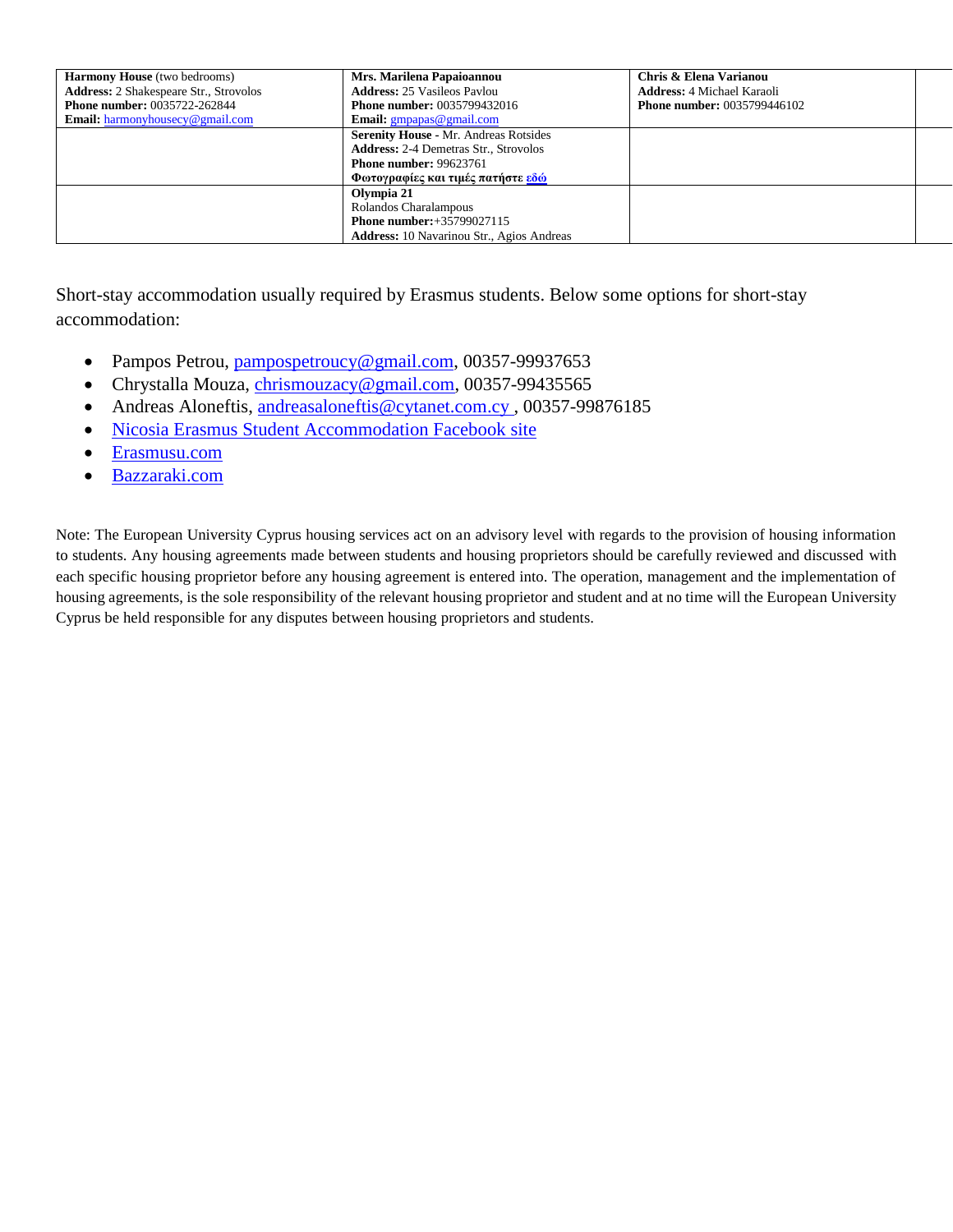

## **Private Property for Rent**

| Date of<br>Submitted/<br>Ημερομηνία<br>προσθήκης | <b>Owner's Name</b><br>Όνομα Ιδιοκτήτη | <b>Type of</b><br>Apartment/<br>Τύπος<br>διαμερίσματος | Address/<br>Διεύθυνση                                             | <b>Phone</b><br>Number/<br>Τηλέφωνο | <b>Furnished</b><br>Επιπλωμένο | <b>Internet</b> | Ηλεκτρικές<br>Συσκευές/<br><b>Electrical</b><br><b>Appliances</b> | <b>Common</b><br>expenses<br>included/<br>Κοινόχρηστα<br>στην τιμή | Rent<br>€                          |
|--------------------------------------------------|----------------------------------------|--------------------------------------------------------|-------------------------------------------------------------------|-------------------------------------|--------------------------------|-----------------|-------------------------------------------------------------------|--------------------------------------------------------------------|------------------------------------|
| 20-May-22                                        |                                        | One Bedroom                                            | 28 Nikou<br>Kranidioti<br>Str., Engomi                            | $+357$<br>99697215                  | Yes                            | N <sub>o</sub>  | Yes                                                               | Yes                                                                | €600                               |
| 19-May-22                                        | Iosifina Pastela                       | Two Bedroom                                            | 58 Stadiou<br>Str.,<br><b>Strovolos</b>                           | $+357$<br>99428610                  | Yes                            | No              | Yes                                                               | Yes                                                                | €740                               |
| 19-May-22                                        | Eirini Lampria                         | One Bedroom                                            | 2 Aigaleou<br>Str.,<br><b>Strovolos</b>                           | $+357$<br>99643553                  | Yes                            | N <sub>o</sub>  | Yes                                                               | Yes                                                                | €600<br>(include<br>water<br>bill) |
| 18-May-22                                        | Anastasia<br>Neofytidou                | Two Bedroom                                            | 4 Goudiou<br>Str., Nicosia                                        | $+357$<br>99304751                  | Yes                            | No              | Yes                                                               | Yes                                                                | €700                               |
| 18-May-22                                        | Marios Nikolaou                        | One Bedroom                                            | 25<br>Emmanouel<br>Xanthou Str.,<br>Makedonitisa                  | $+357$<br>99597925                  | Yes                            | N <sub>o</sub>  | Yes                                                               | N <sub>o</sub>                                                     | €520                               |
| $2$ -May-22                                      | Marina Orfanidou                       | Two Bedroom                                            | 52 Vyzantiou<br>Str.,<br>Strovolos                                | $+357$<br>99607898<br>99555543      | Yes                            | No              | Yes                                                               | No                                                                 | €550<br>(Availab<br>le<br>1/7/22   |
| 12-Apr-22                                        | Andreas Louca                          | One Bedroom                                            | 5 Dimitsanis<br>Str., Engomi<br>(Near<br>Hippokratio<br>Hopsital) | $+357$<br>99625494                  | Yes                            | N <sub>o</sub>  | Yes                                                               | Yes                                                                | €400                               |
| 12-Apr-22                                        | <b>Topazis Giorgos</b>                 | One Bedroom                                            | 50 Stadiou<br>Str.,<br><b>Strovolos</b>                           | $+357$<br>99432026                  | Yes                            | No              | Yes                                                               | Yes                                                                | €550                               |
| 21-Mar-22                                        | Iraklis Zachariades                    | Three Bedroom                                          | 13 Kalipsous<br>Str.<br><b>Strovolos</b>                          | $+357$<br>99341798                  | Yes                            | N <sub>o</sub>  | Yes                                                               | Yes                                                                | €750                               |
| 10-Mar-22                                        | Christiana Philippou                   | One Bedroom                                            | 3 Methonis<br>Str.,<br><b>Strovolos</b>                           | 99497959<br>99644450                | Yes                            | No              | Yes                                                               | Yes                                                                | €450                               |
| 3-Feb-22                                         | Andreas Andreou                        | Studio                                                 | 3 Korsikis<br>Str.,<br>Strovolos                                  | $+357$<br>99610894                  | Yes                            | Yes             | Yes                                                               | Yes                                                                | €380                               |
| 26-Jan-22                                        | Nesi Kameri                            | Three Bedroom                                          | 25 Vasileos<br>Pavlou Str.,<br>Parissinos                         | $+357$<br>99466028                  | Yes                            | No              | Yes                                                               | Yes                                                                | €750                               |
| 25-Jan-22                                        | Anastasia Fiouri                       | Two Bedroom                                            | 1 Zinonos<br>Kitieos Str.,<br><b>Strovolos</b>                    | $+357$<br>99673160                  | N <sub>o</sub>                 | N <sub>o</sub>  | Yes                                                               | N <sub>o</sub>                                                     | €675                               |
| $21-Jan-22$                                      | Eleni Kosma                            | Two Bedroom                                            | 3A<br>Eleftheriou<br>Venizelou,<br>Strovolos                      | $+357$<br>99354946                  | Yes                            | No              | Yes                                                               | Yes                                                                | €600                               |
| 12-Jan-22                                        | Constantinos<br>Theofilou              | One Bedroom                                            | 14 Riga<br>Fereou Str.,<br>Agios<br>Dometios                      | $+357$<br>99410940                  | Yes                            | No              | Yes                                                               | Yes                                                                | €600                               |
| 12-Jan-22                                        | Anastasia Nikolaou                     | Two Bedroom                                            | 1 Agiou<br>Ilarionos Str.,<br>Engomi                              | $+357$<br>99844961                  | No                             | No              | Yes                                                               | Yes                                                                | €650                               |
| 8-Jan-22                                         | Sylvia Constantinou                    | One Bedroom                                            | Doiranis 9,<br>Pernera<br>Gardens 14                              | $+357$<br>9154087                   | Yes                            | No              | Yes                                                               | Yes                                                                | €600                               |
| 1-Nov-21                                         | Mr. Andys                              | One Bedroom                                            | 120 Grigori<br>Afxentiou<br>Str., Agios<br>Dometios               | $+357$<br>99544141                  | Yes                            | No              | Yes                                                               | Yes                                                                | €530                               |
| 26-Oct-21                                        | Charis                                 | One Bedroom                                            | 8 Achaion<br>Str. Nicosia                                         | $+357$<br>99766713                  | Yes                            | $\rm No$        | Yes                                                               | Yes                                                                | €450                               |